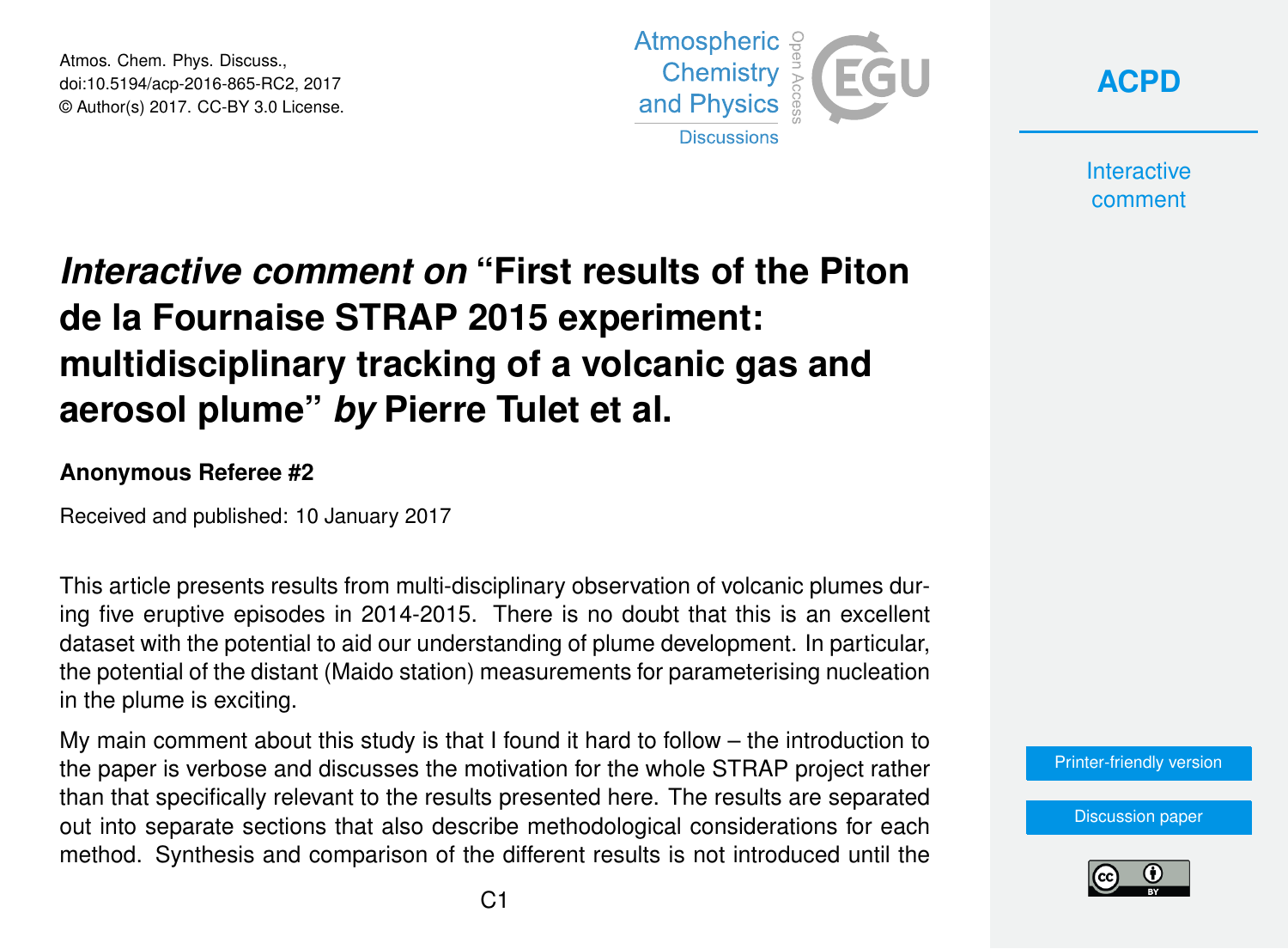conclusions, and is then very brief.

On page 17, line 16 (conclusions) the authors write that "The purpose of this article was twofold: (i) to present the methodological approach developed to track plume evolution from source to the distal area, and (ii) to summarize the preliminary observations of gaseous emissions, plume location, height and dispersion and gas-particle conversion" This would be a much clearer structure than the outline followed from page 3 lines 19-32 and currently followed. My suggestion is that the article is restructured on the following basis:

1) The introduction could be shortened and made more relevant to the results presented here, e.g., on page 3 lines 9 -19 are dominated by affiliations of the co-authors and some other information that could be in the acknowledgements; section 3.1 is long and could be condensed into an introduction to the more relevant material in section 3.2.

2) The methods of the STRAP experiment, for which results are presented in this article, should be outlined in a methods sections. This should include a clear account of the temporal coverage of the observations that are being presented here (e.g., in a table or figure) It would help the article's readability if methods were clearly linked to the stated goal of tracking plume evolution from source to distal area.

3) The results should be described in a separate section and could be subdivided into (1) a presentation of preliminary observations of plume properties with clear reference to figures and (2) a synthesis of measurements relevant to understanding plume evolution. At present some of the results are well represented by figures, while others are described but not shown.

4) Discussion and conclusions should place the new observations made from measurements presented in this paper into context of past studies at Piton de la Fournaise and other volcanoes.

**[ACPD](http://www.atmos-chem-phys-discuss.net/)**

**Interactive** comment

[Printer-friendly version](http://www.atmos-chem-phys-discuss.net/acp-2016-865/acp-2016-865-RC2-print.pdf)

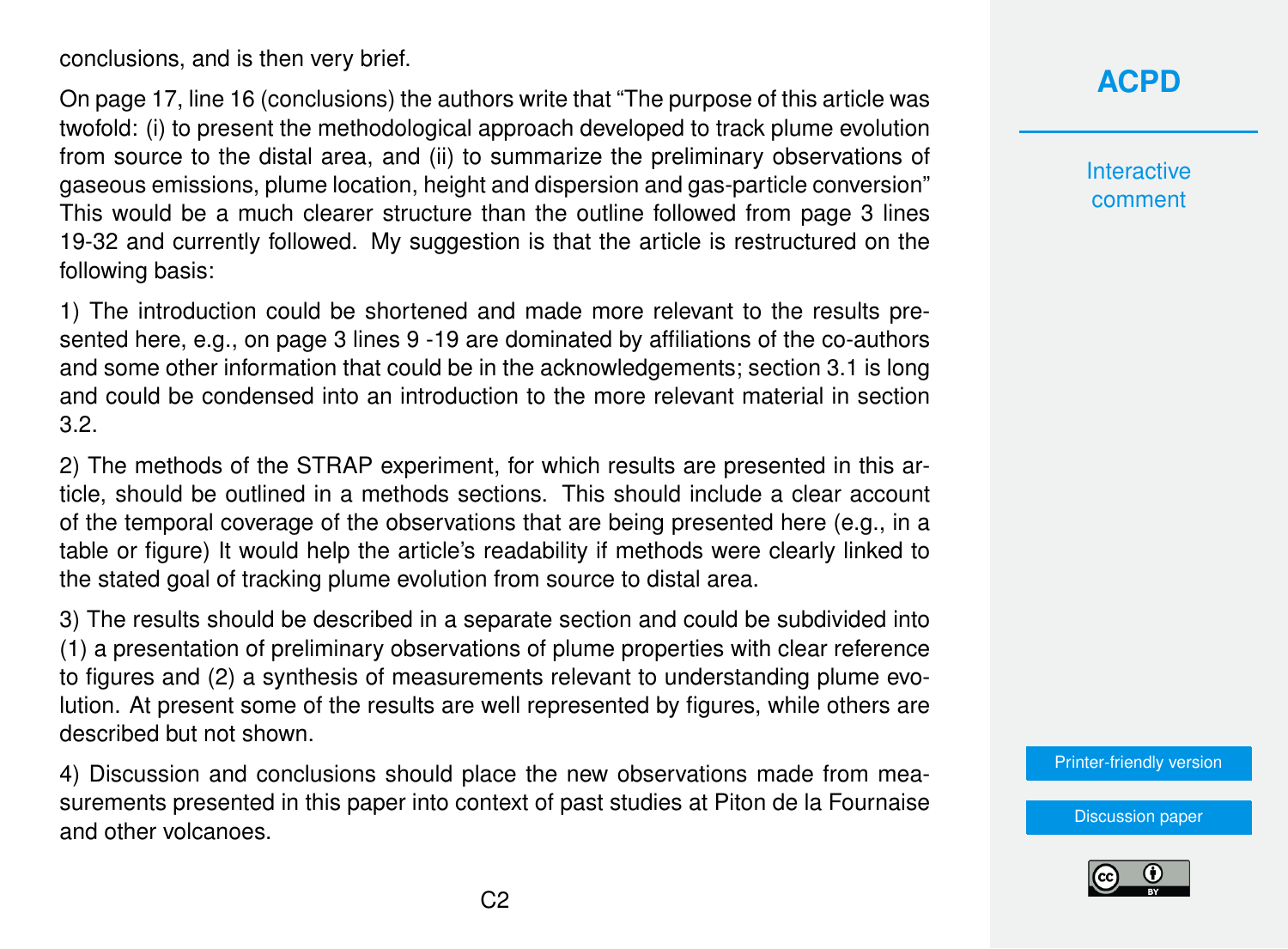Line by line comments:

Abstract: line 5 – do measurements span 85 days in total? Does this include gaps in activity? Line 11 – 'a particular emphasis is placed on...' this is an ambiguous phrase. Do you mean that this is a particularly interesting result? How do the SO2, CO2 & H2O levels compare to past measurements/periods of activity. What are the implications for plume interaction with the atmosphere? Are there implications for understanding the development of the eruption (e.g., from increase in SO2 at end of phase referred to later?)

I understand from Section 3.2 that observations from 20th June 2014 to October 2015 are presented in the paper, but from the Figures (Especially 12 and 13) it looks like data were only acquired in 2015 ( the abstract refers to 85 days of measurements and from page 3 line 28 (and figures) it sounds like only the climatology for two eruptions is described). Overall I found it difficult to get my head around the differences in temporal coverage of all the different measurement types – I suggest that the authors include a table, or perhaps a figure, to compare the duration and temporal coverage of each type of observation.

Page 2 line 7-8. Use of 'on one side', 'on the other side' is confusing – these are not opposing ideas? Page 2 line 18. Please add reference for impossibility of obtaining source parameters at Eyja? Page 2 line 31: 'an objective' - is this the particular aim of this work? The following sentence refers to real-time measurement, which I think is not necessary for these goals. page 3, line 5: I don't think this is true. The Boulon 2011 paper does not include measurements made within a volcanic plume. And there are certainly other earlier studies that present measurements of aerosol within volcanic plumes (e.g., Mather et al., 2004; Rose et al., 2006; Martin et al., 2008). Although it provides no information about nucleation mechanism Ebmeier et al., 2014 also shows that there is elevated aerosol and depressed cloud droplet size downwind of PdlF in satellite retrievals averaged over a decade (and a greater effect for periods of eruption). It would be interesting to know how these course observations compare to your much

## **[ACPD](http://www.atmos-chem-phys-discuss.net/)**

**Interactive** comment

[Printer-friendly version](http://www.atmos-chem-phys-discuss.net/acp-2016-865/acp-2016-865-RC2-print.pdf)